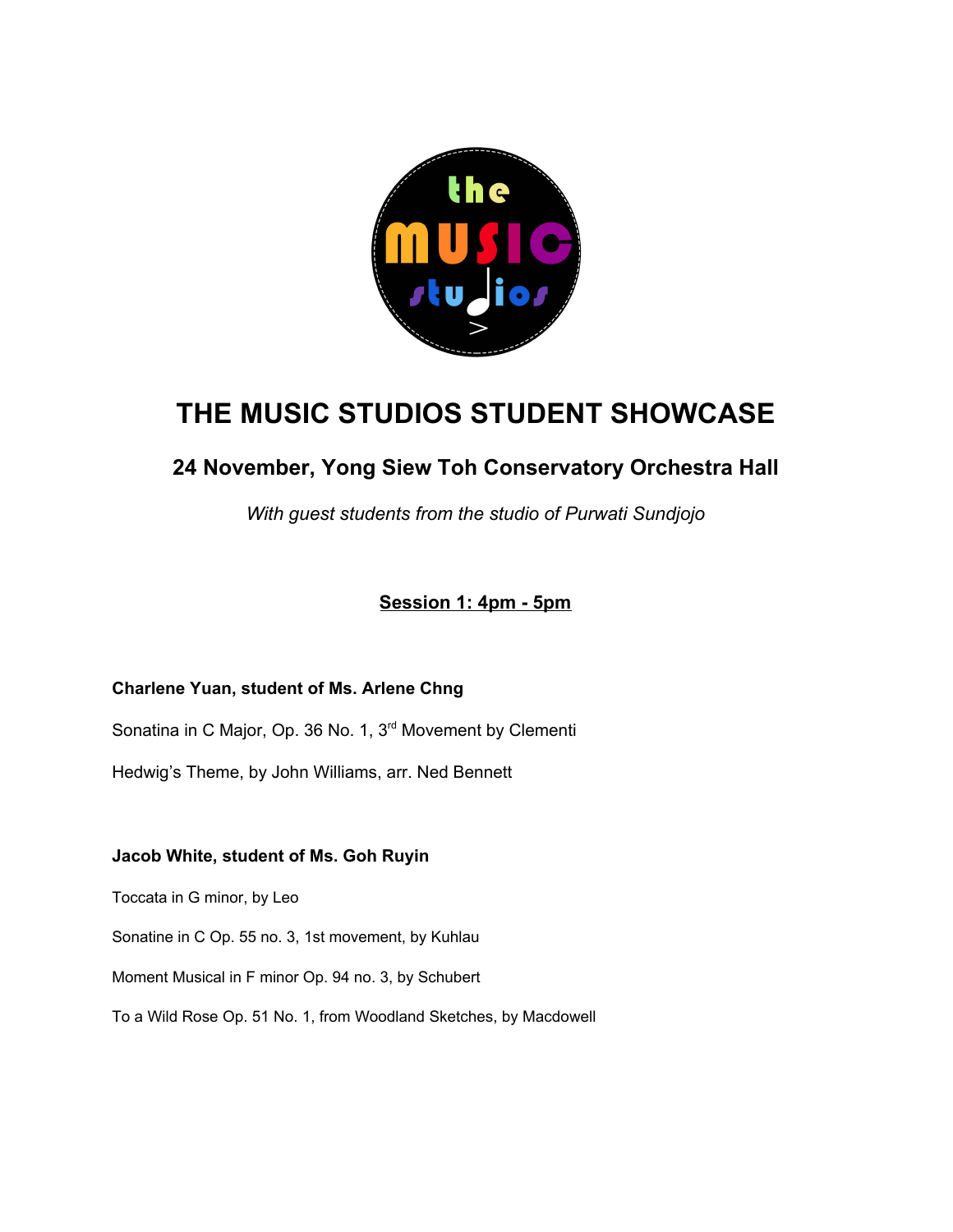#### **Astrea Ong, student of Dr. Khoo Hui Ling**

Little Prelude in F Major, BWV 927, by Bach

Wild Rider from Album for the Young, Op. 68 No. 8, by Schumann

#### **Andrea Ong, student of Dr. Khoo Hui Ling**

Le petits moulins a vent (The Little Windmills) by Couperin Gavotte from Dances of the Dolls, Op. 69 No. 2 by Shostakovich Out on the Plain by Christopher Norton Ballade, Op. 100 No. 15 by Burgmuller

# **Emma Koh, student of Ms. Purwati Sundjojo**

Sonata in G Major by Domenico Cimarosa

Little Flowers Op.205 No.11 Sea Pink by Cornelius Gurlitt

# **Joshua Lau, student of Ms. Purwati Sundjojo**

Holiday in Paris by William Gillock

Top Cat! by Hanna-Barbera-Curtin

# **Marissa Wu, student of Ms. Purwati Sundjojo**

Allegro from First Movement of Sonatina in E flat Op.19 No.6 by JL Dussek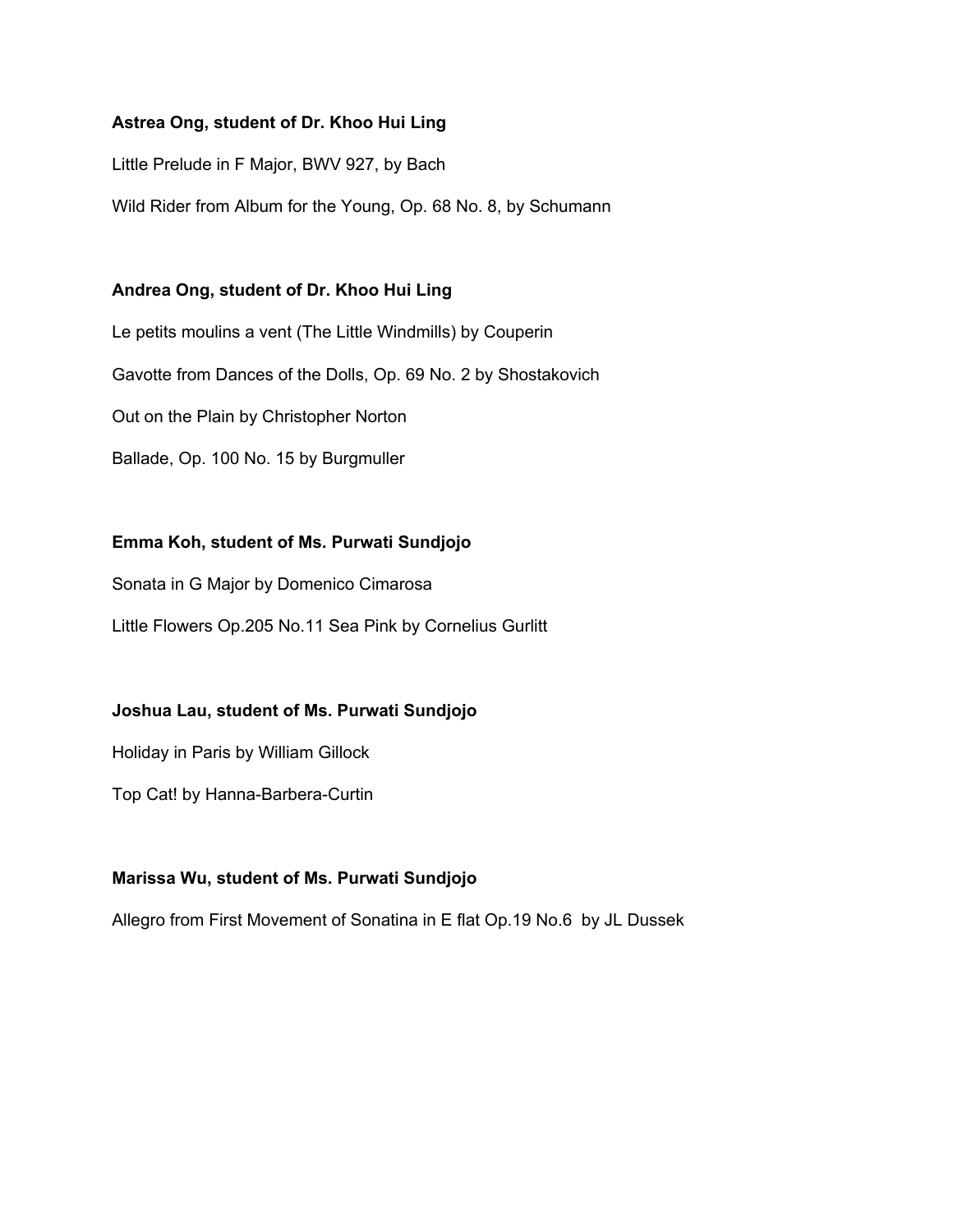#### **Ruth Lau, student of Ms. Purwati Sundjojo**

Notturno Op.54 No.4 by Edvard Grieg

# **Benjamin Xiong, student of Ms. Purwati Sundjojo**

Liebestraum Nocturne No.3 in A Flat Major by Franz Liszt

# **Justine Chan, student of Ms. Goh Ruyin**

Waltz in A minor posth., by Chopin Invention in F major BWV 779, by Bach Gnossienne no. 3, by Satie Albumblatt in C, by Wagner Viennese sonatina no. 2 K439b 1st movement, by Mozart Venetian Gondoliers Song, Op. 19. No. 6, by Mendelssohn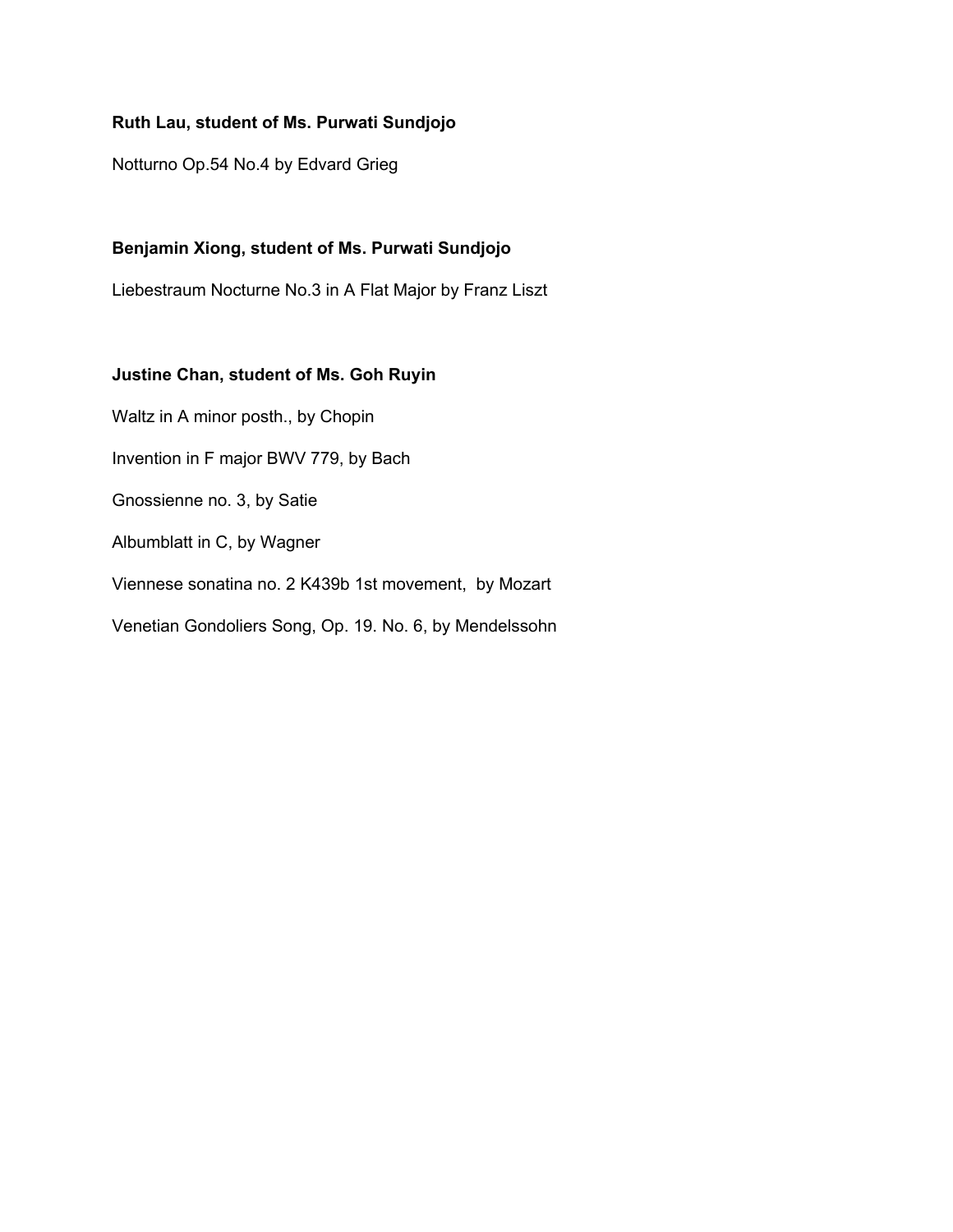# **Session 2: 5pm - 6pm**

#### **Lim Rui Tong, student of Ms. Kristy Man**

Trumpet Fanfare, by William Duncombe

Theme, by Thomas Attwood

# **Eloise Kan, student of Ms. Arlene Chng**

Play Song, no. 5 from For Children Vol 1., by Bela Bartok.

Allegro (1st movt from Sonatina in F, Op. 12 No. 3), by James Hook

#### **Marion Lee and Mom Elaine, students of Ms. Goh Ruyin**

Teasing Rag by Martha Mier

# **Yong Yoricko, student of Ms. Goh Ruyin**

Little Prelude in D minor, BWV 926 by Bach

Waltz in Ab Major by Brahms

#### **Ivan Abisha, student of Dr. Khoo Hui Ling**

Sinfonia in G Minor, BWV 797 by Bach

# **Loi Yixuan , student of Dr. KHoo Hui Ling**

Prelude and Fugue in D Minor, from the Well-Tempered Klavier, BWV 875, by Bach

Sonata in C Major, Hob. XVI/50, 1<sup>st</sup> Movement, by Haydn